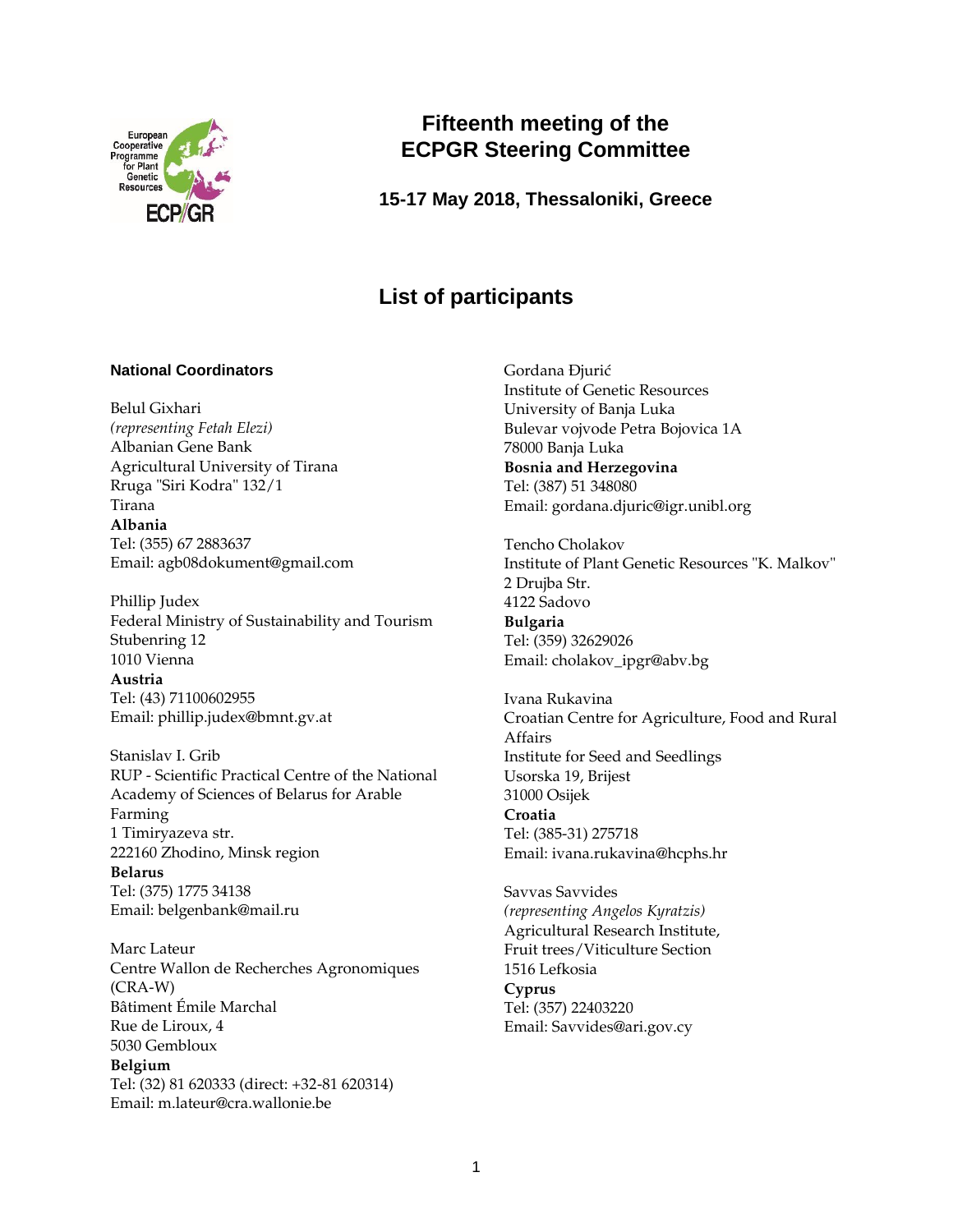Vojtech Holubec Crop Research Institute Department of Gene Bank Drnovská 507 16106 Praha 6 - Ruzyně **Czech Republic** Tel: (420) 233022497 Email: holubec@vurv.cz

Birgitte Lund Ministry of Environment and Food The Danish Agricultural Agency Nyropsgade 30 1780 København V **Denmark** Tel: (45) 45263760 Email: bilu@lbst.dk

Külli Annamaa Estonian Crop Research Institute J. Aamisepa 1 48309 Jõgeva **Estonia** Tel: (372) 53451468 Email: kylli.annamaa@etki.ee

Elina Kiviharju Natural Resources Institute Finland (Luke) Myllytie 1 31600 Jokioinen **Finland** Tel: (358) 29 5326249 Email: elina.kiviharju@luke.fi

Audrey Didier Groupe d'Etude et de contrôle des Variétés Et des Semences (GEVES) 25 rue Georges Morel CS90024 49071 Beaucouzé cedex **France** Tel: (33) (0) 241228645 Email: audrey.didier@geves.fr

Frank Begemann Sustainability, international agricultural affairs - Federal Agency for Agriculture and Food (BLE) Deichmanns Aue 29 53179 Bonn **Germany** Tel: (49-228) 99 6845 3239 Email: frank.begemann@ble.de

Eleni Maloupa *(representing Chara Christodoulou)* Institute of Plant Breeding and Genetic Resources of the Agricultural Organization (HAO) "DIMITRA" 57001 Thermi **Greece** Tel: (30) 2310 471613 (interior 210) Email: maloupa@bbgk.gr

Attila Simon Center for Plant Diversity Külsömezö 15 2766 Tápiószele **Hungary** Tel: (36) 53 380070 Email: simon@mail.nodik.hu

Cara Mac Aodháin Crops Evaluation and Certification Division Department of Agriculture, Food and the Marine Backweston Farm Leixlip, Co. Dublin W23 AE3V **Ireland** Tel: (353) (0)1-6302908 Email: [cara.macaodhain@agriculture.gov.ie](mailto:cara.macaodhain@agriculture.gov.ie)

Flavio Roberto De Salvador Consiglio per la ricerca in agricoltura e l'analisi dell'economia agraria (CREA) Centro di Ricerca Olivicoltura Frutticoltura Agrumicoltura (CREA OFA) Via Fioranello, 52 00134 Roma **Italy** Tel: (39) 0679348185 Email: fr.desalvador@gmail.com

Dainis Rungis Genetic Resource Centre Latvian State Forest Research Institute (LSFRI) Silava 111 Rigas St 2169 Salaspils **Latvia** Tel: (371) 28344201 Email: dainis.rungis@silava.lv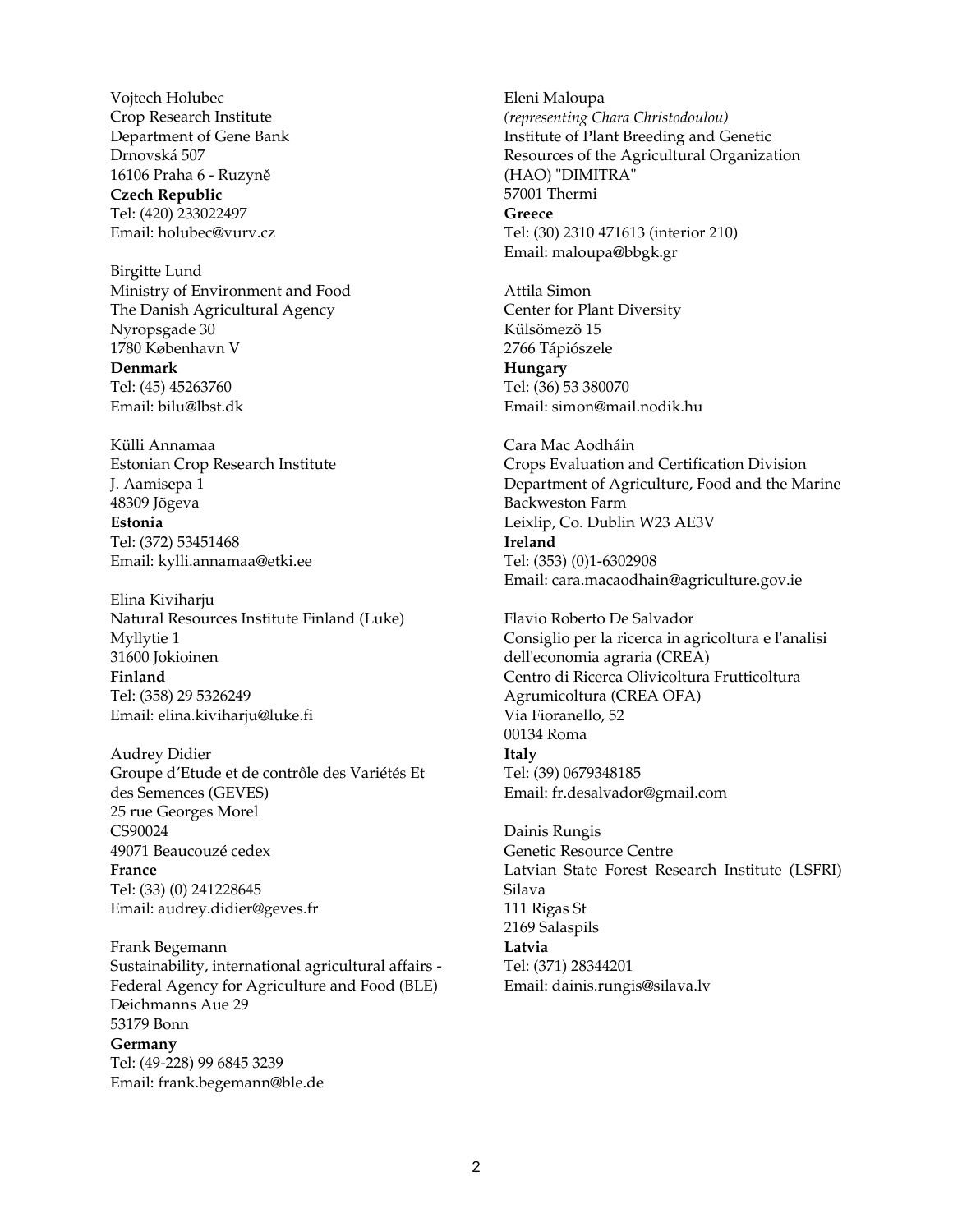Bronislovas Gelvonauskis Plant Gene Bank Stoties str. 2 Akademija 58343 Kedainiai district **Lithuania** Tel: (370) 61564088 Email: b.gelvonauskis@agb.lt

Aleksandar Kostovski *(representing Klime Damcheski)* Ministry of Agriculture, Forestry and Water Economy Str. Aminta Treti No.2 Skopje **Macedonia FYR** Tel: (389) 70409892 Email: aleksandarkostovskimk@yahoo.com

Zorka Prljevic Ministry of Agriculture and Rural Development Serdara Jola Pileticá 26 81000 Podgorica **Montenegro** Tel: (382) 67227201 Email: Zorka.prljevic@ubh.gov.me

Theo J.L. van Hintum Centre for Genetic Resources, The Netherlands (CGN) PO Box 16 6700AA Wageningen **The Netherlands** Tel: (31) 317480913 Email: theo.vanhintum@wur.nl

Morten Rasmussen Norwegian Genetic Resource Centre (NIBIO) Raveien 9 1431 Ås **Norway** Tel: (47) 4771 3384 Email: morten.rasmussen@nibio.no

Silvia Strãjeru Banca de Resurse Genetice Vegetale Suceava Bulevardul 1 Mai nr. 17 720224 Suceava **Romania** Tel: (40) 230 521016 Email1: svgenebank@upcmail.ro Email2: silvia\_strajeru@yahoo.com

Milena Savíc Ivanov Ministry of Agriculture and Environmental Protection Plant Gene Bank Directorate for National Reference Laboratories Batajnicki drum Part 7 No 10 11 080 Belgrade **Serbia** Tel: (381) 11 3772081 Email: milena.savicivanov@minpolj.gov.rs

Pavol Hauptvogel National Agricultural and Food Centre Research Institute of Plant Production Bratislavská cesta 122 921 68 Piešťany **Slovakia** Tel: (421) 33 7947271 Email: hauptvogel@vurv.sk

Jelka Šuštar-Vozlič Agricultural Institute of Slovenia Hacquetova ulica 17 1000 Ljubljana **Slovenia** Tel (386) 1 2805188 Email: jelka.vozlic@kis.si

Luis Guasch Centro Nacional de Recursos Fitogenéticos Autovía A2 Km 36 28800 Alcalá de Henares **Spain** Tel: (34) 918819261 ext 38 Email: luis.guasch@inia.es

Jens Weibull Swedish Board of Agriculture, Plant and Environment Department, Plant Regulations Division 551 82 Jönköping **Sweden** Tel: (46) 36155864 Email: jens.weibull@jordbruksverket.se

Beate Schierscher-Viret Agroscope Route de Duillier 50 CP 1012 1260 Nyon 1 **Switzerland** Tel: (41) 584604726 Email: beate.schierscher-viret@agroscope.admin.ch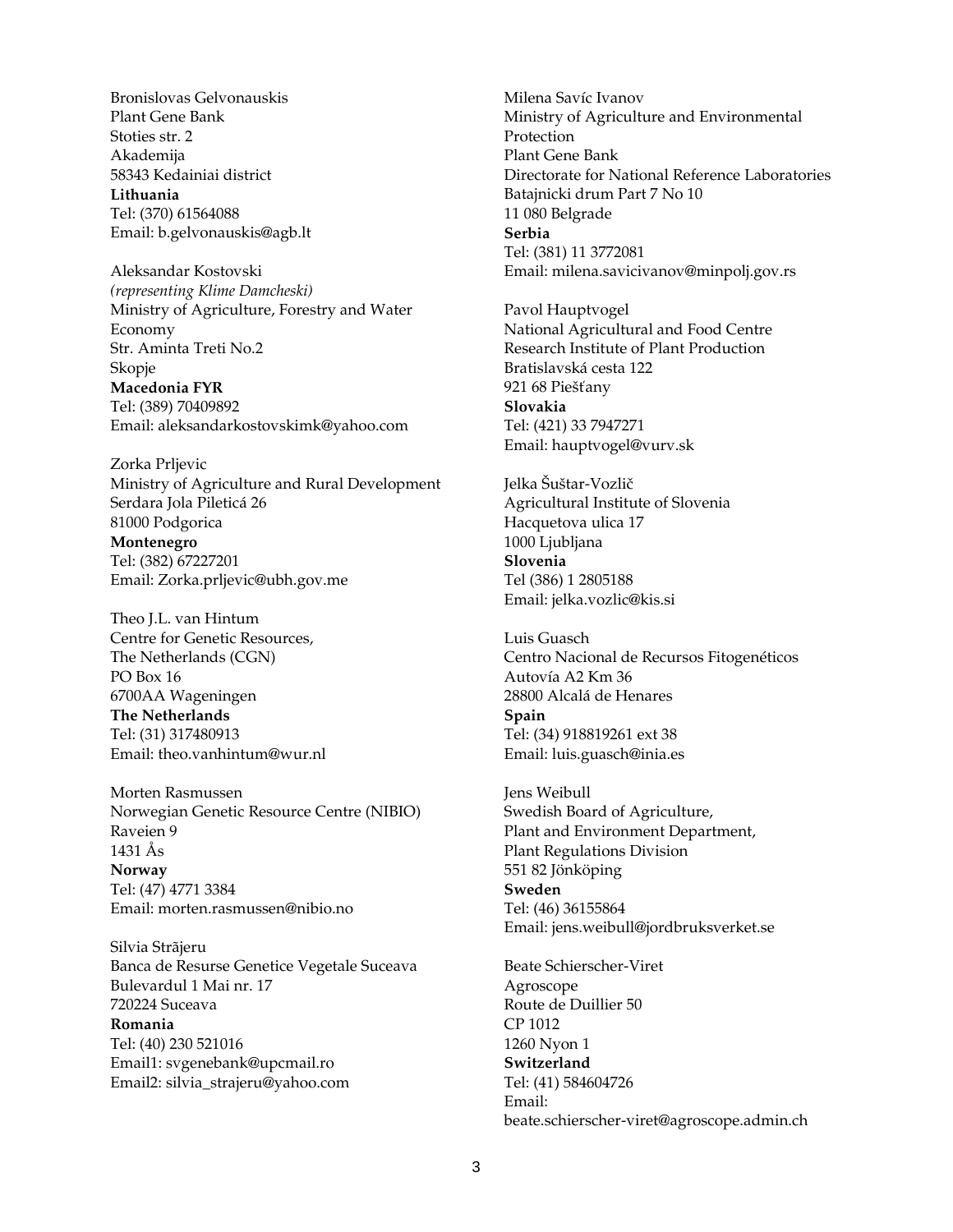Gün Kırcalıoglu *(Representing The Directorate of Agricultural Researches and Policies)* Aegean Agricultural Research İnstitute (AARI) Cumhuriyet mahallesi, Çanakkale asfaltı caddesi No: 57 35660 Menemen **Turkey**  Tel: (90) 5304653263 Email: gunkircali@hotmail.com

Nigel Maxted *(representing Sue Goligher)* School of Biosciences Edgbaston Birmingham B15 2TT **United Kingdom** Tel: (44-121) 4145571 Email: nigel.maxted@dial.pipex.com

#### **Observers**

Szonja Csörgö **European Seed Association (ESA)** 52, avenue des Arts 1000 Brussels **Belgium** Tel: (32) 2 7432860 Email: szonjacsorgo@euroseeds.eu

Krunoslav Dugalić Croatian Centre for Agriculture, Food and Rural Affairs Svetošimunska cesta 25 10000 Zagreb **Croatia** Tel: (385) 1 4629 240 Email: krunoslav.dugalic@hcphs.hr

Imke Thormann Federal Office for Agriculture and Food (BLE) Deichmanns Aue 29 53179 Bonn **Germany** Tel: (49) 228 68453438 Email: imke.thormann@ble.de

Stephan Weise **EURISCO Coordinator** Leibniz Institute of Plant Genetics and Crop Plant Research (IPK) OT Gatersleben Corrensstrasse 3 06466 Stadt Seeland **Germany** Tel: (49) 394825744 Email: weise@ipk-gatersleben.de

Konstantinos Koutis AEGILOPS Network for Biodiversity and Ecology in Agriculture (NGO) Ano Lechonia 37300 Agria Volos **Greece**  Tel: (30) 24280 94558 Email: info@aegilops.gr

Petra Engel Consiglio per la ricerca in agricoltura e l'analisi dell'economia agraria (CREA) Centro di Ricerca Olivicoltura Frutticoltura Agrumicoltura (CREA OFA) Via Fioranello, 52 00134 Roma **Italy** Tel: (39) 0679348109 Email: petra.engel@gmail.com

Francisco Manuel López Martin **International Treaty on Plant Genetic Resources for Food and Agriculture (ITPGRFA) FAO** FAO Headquarters Viale delle Terme di Caracalla, 1 00153 Roma

Italy Tel: (39) 06 57056343 Email: Francisco.lopez@fao.org

Gerald Moore Via dei Ceraseti 23 00047 Marino, Roma Italy Tel: (39) 069351171 Email: g.moore@cgiar.org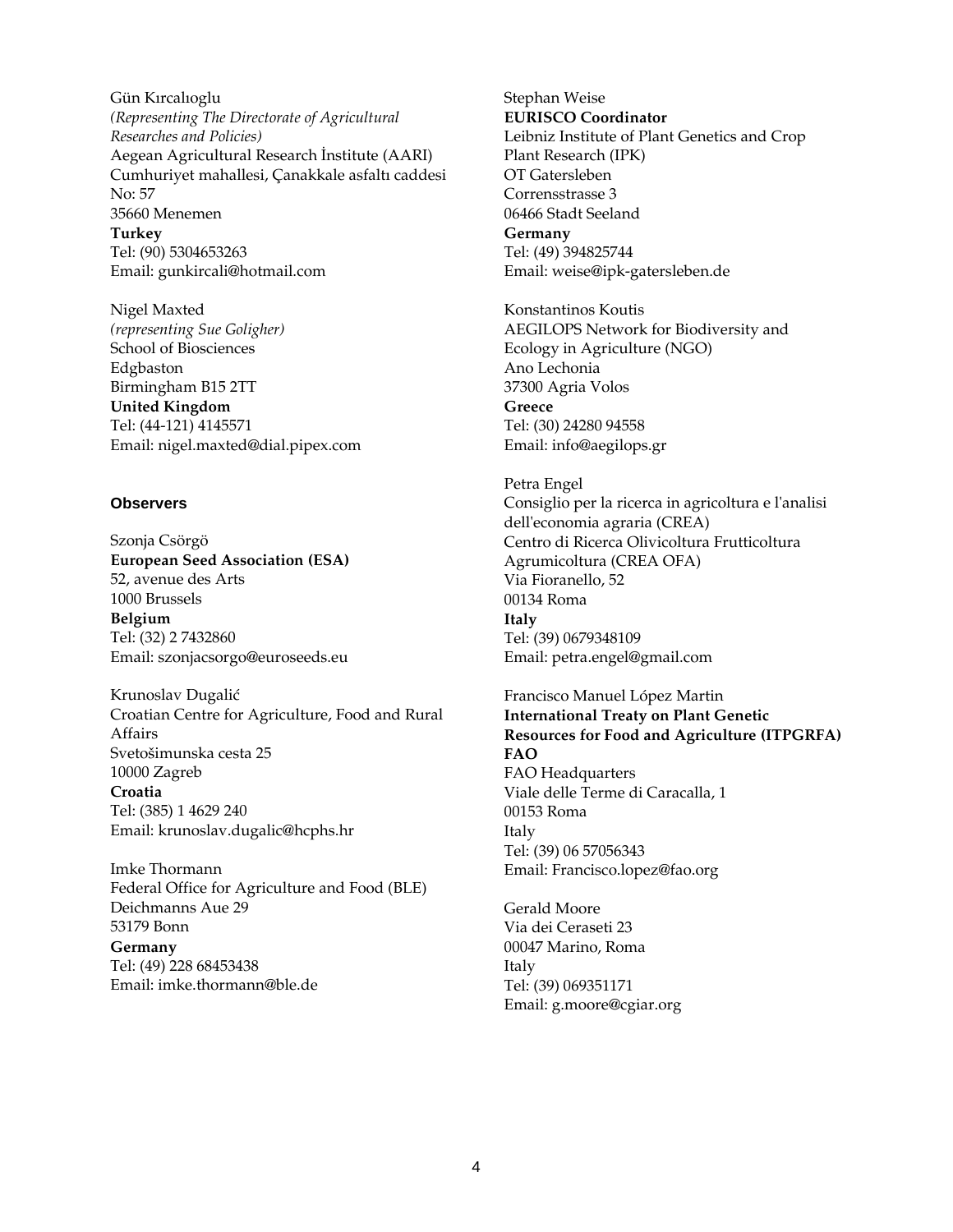Jan Engels **Bioversity International** Via dei Tre Denari472/a 00057 Maccarese (Fiumicino) Italy

Tel: (39) 06 6118 222 Email: j.engels@cgiar.org

Jozi Jerman Cvelbar Ministry of Agriculture, Forestry and Food Dunajska cesta 22 1000 Ljubljana **Slovenia** Tel: (386) 41789265 Email: Jozi.Cvelbar@gov.si

Lise Lykke Steffensen **Nordic Genetic Resource Centre (NordGen)** Snedjevägen 3 23053 Alnarp Sweden Tel: (46) 738171215 Email: lise.lykke.steffensen@nordgen.org

#### **Local hosts**

Paschalina Chatzopoulou Institute of Plant Breeding & Genetic Resources (IPB&GR) HAO-DEMETER PO Box 60458 57001 Thermi **Greece** Tel: (30) 2310 471544 Email[: chatzopoulou@ipgrb.gr](mailto:chatzopoulou@ipgrb.gr)

Photini Mylona Hellenic Agricultural Organization-DEMETER (HAO-DEMETER) 57001 Thermi **Greece**  Tel: (30) 2310 471 544 (ext 300) Email: phmylona@nagref.gr

Parthenopi Ralli Institute of Plant Breeding & Genetic Resources (IPB&GR) HAO-DEMETER PO Box 60458 57001 Thermi **Greece** Tel: (30) 2310 471544 Email[: rallip@agro.auth.gr](mailto:rallip@agro.auth.gr)

### **ECPGR Secretariat**

#### **Bioversity International**

Via dei Tre Denari 472/a 00057 Maccarese, Rome Italy

Lorenzo Maggioni Tel: (39) 066118231 Email: l.maggioni@cgiar.org

Lidwina Koop Tel: (39) 066118251 Email: l.koop@cgiar.org

#### **ExCo Chair**

Eva Thörn University of Agricultural Sciences 230 53 Alnarp Sweden Tel: (46) 706775036 Email: eva.thorn@slu.se

### **National Coordinators unable to attend**

Fetah Elezi Institute of Plant Genetic Resources, Agricultural University of Tirana Rruga "Siri Kodra" 132/1 Tirana **Albania**  Tel: (355) 4 320413 Email: albgenebank@ubt.edu.al

Zeynal I. Akparov Institute of Genetic Resources 1106 Baku **Azerbaijan**  Tel: (994-12) 5629171 Email: akparov@yahoo.com

Angelos Kyratzis Agricultural Research Institute Ministry of Agriculture, Rural Development and Environment PO Box 22016 1516 Nicosia **Cyprus** Tel: (357) 22 22403131 Email: a.kyratzis@arinet.ari.gov.cy